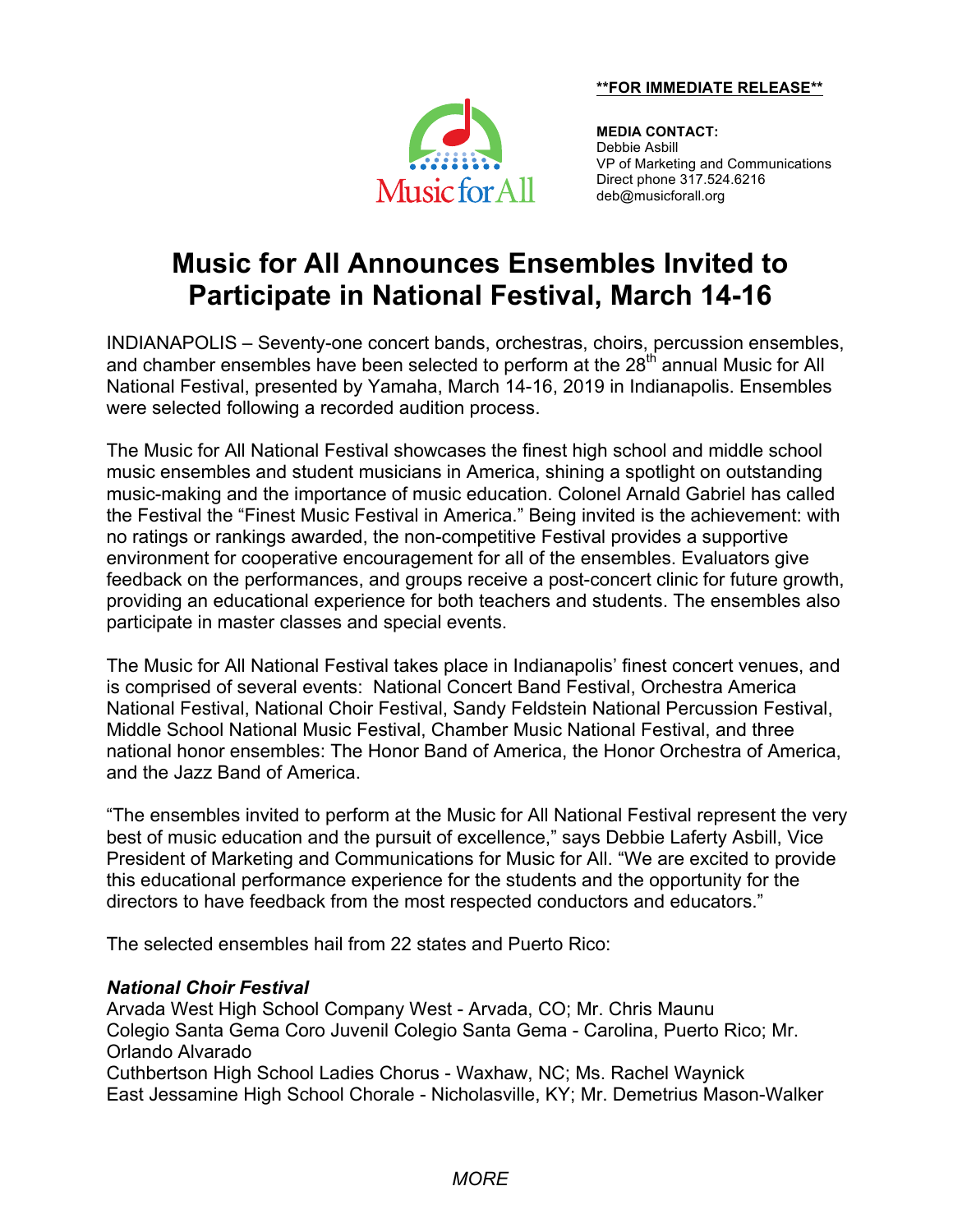East Jessamine Middle School 8th Grade Chorus - Nicholasville, KY; Mr. William Mason-**Walker** 

Glen Cove High School Select Chorale - Glen Cove, NY; Mr. Edward Norris III Herron High School Concert Choir - Indianapolis, IN; Mr. Jonathan Harris Liberty High School Women's Ensemble - Colorado Springs, CO; Mr. A. J. Wulf Ravenwood High School Chamber Choir - Brentwood, TN; Ms. Lauren Ramey Spencerville Adventist Academy Honors Chorus - Spencerville, MD; Mr. Robert Martinez TC Williams High School Advanced Choir - Alexandria, VA; Mr. Theodore Thorpe William Mason High School Honors Concert Choir - Mason, OH; Mr. Jason McKee

# *Chamber Music National Festival*

Birdville High School Saxophone Quartet - North Richland Hills, TX; Mr. Mike Cheripka Cypress Woods High School Crimson Quintet - Cypress, TX; Mr. Tom Harrington Franklin High School Flue Ensemble - Franklin, TN; Mr. Jacob Campos Franklin High School Trombone Ensemble - Franklin, TN; Mr. Jacob Campos Herricks High School Cello Quartet - New Hyde Park, NY; Ms. Catherine Fish Herricks High School Clarinet Trio - New Hyde Park, NY; Ms. Catherine Fish Klein Collins High School String Quartet - Spring, TX; Mr. Carlos Lara O'Fallon Township High School Flute Quartet - O'Fallon, IL; Dr. Melissa Gustafson-Hinds O'Fallon Township High School Brass Quintet - O'Fallon, IL; Dr. Melissa Gustafson-Hinds Oswego High School Clarinet Choir - Oswego, IL; Ms. Stephanie San Roman Rolling Meadows High School Chamber Orchestra - Rolling Meadows, IL; Mr. Kevin **Carroll** 

Willis High School Trumpet Quartet - Willis, TX; Mr. Chris Allen Willis High School Wind Ensemble Flute Quartet - Willis, TX; Mr. Chris Allen Willis High School Low Brass Quartet - Willis, TX; Mr. Chris Allen Willis High School Wind Ensemble Clarinet Quartet - Willis, TX; Mr. Chris Allen

# *Orchestra America National Festival*

Cinco Ranch Junior High School Symphony Orchestra - Katy, TX; Ms. Catherine Urban Lassiter High School Chamber I Orchestra - Marietta, GA; Ms. Carol Doemel Ravenwood High School Honors Chamber Orchestra - Brentwood, TN; Ms. Cassandra Brosvik

Seven Lakes Junior High School Honors Orchestra - Katy, TX; Ms. Jennifer Gingell

## *Sandy Feldstein National Percussion Festival*

Birdville High School Percussion Ensemble - North Richland Hills, TX; Mr. James Figueredo

Edmond North High School Percussion Ensemble - Edmond, OK; Mr. Ben Conrady Evanston Township High School Percussion Ensemble - Evanston, IL; Mr. Matt Bufis Grain Valley High School Percussion Ensemble - Grain Valley, MO; Mr. David Gronneberg Keller Central High School Percussion Ensemble - Fort Worth, TX; Mr. Matt Stephens Permian High School Percussion Project - Odessa, TX; Mr. John Carroll San Marcos High School Percussion Ensemble - San Marcos, CA; Mr. Matthew Armstrong

Spartanburg High School Percussion Ensemble - Spartanburg, SC; Mr. Matthew McDaniel Woodland High School Percussion Ensemble - Stockbridge, GA; Mr. Corey Fair Yorktown High School Percussion Ensemble - Arlington, VA; Mr. Brian Bersh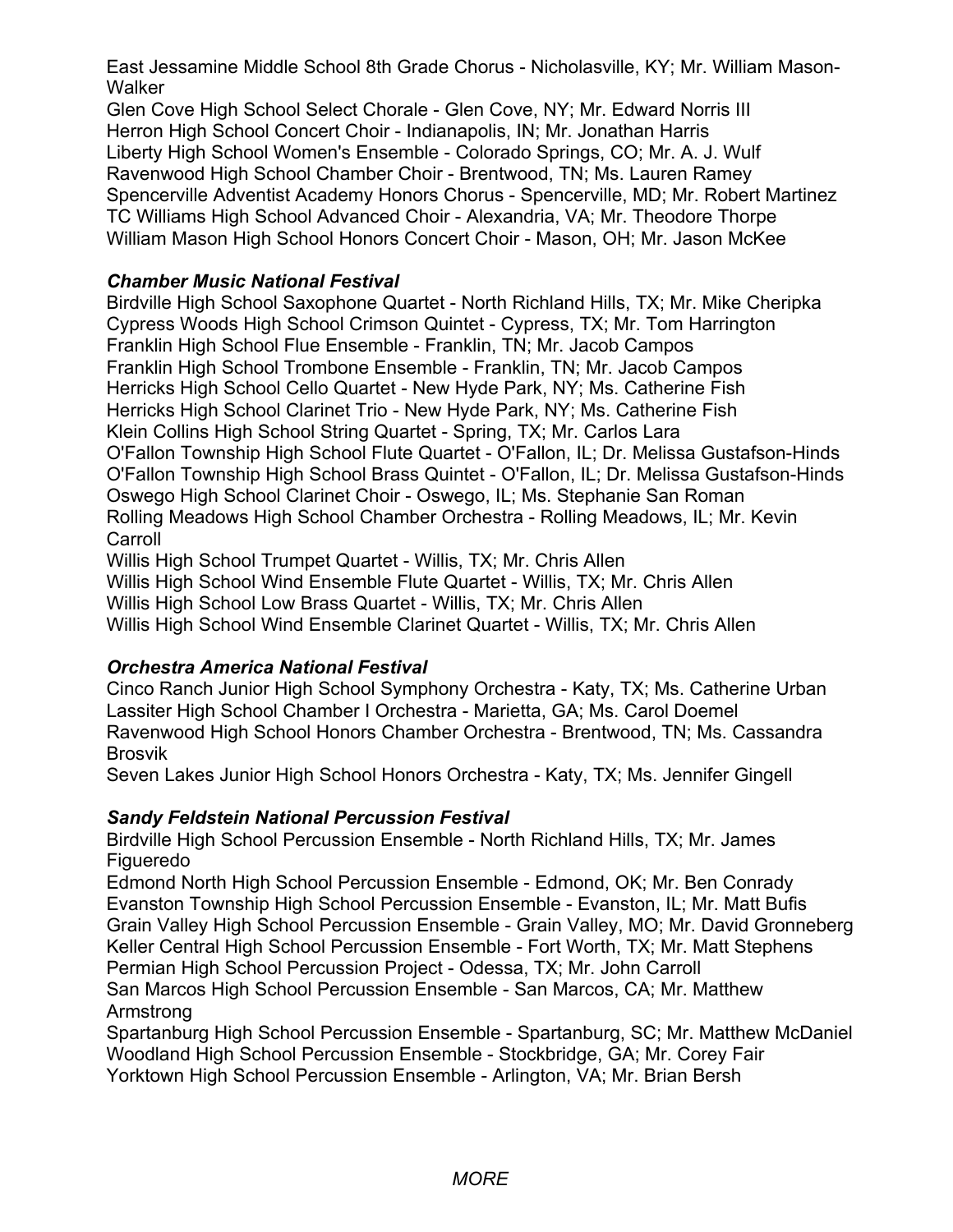# *National Concert Band Festival - Middle School Bands*

Argyle Middle School Honor Winds - Argyle, TX; Mr. Evan Fletcher Berry Miller Junior High School Honors Band - Pearland, TX; Mr. Chris Bennett Cooper Middle School Symphonic Band - McLean, VA; Mr. Matthew Baker Crossroads South Middle School Wind Ensemble - Monmouth Junction, NJ; Mr. Sergio Fossa

Kaimuki Middle School Symphonic Winds - Honolulu, HI; Ms. Susan Ochi-Onishi Lynn Lucas Middle School Honor Band - Willis, TX; Ms. Emily Hicks Sartartia Middle School Wind Ensemble - Sugar Land, TX; Ms. Julieanne Amos Trinity Springs Middle School Wind Ensemble - Fort Worth, TX; Mr. Dean Surface

# *High School – Featured Bands*

Bentonville High School Wind Symphony - Bentonville, AR; Mr. Timothy Hendrix Blue Springs South High School Wind Symphony - Blue Springs, MO; Mr. Kenny Hansen College Park High School Wind Ensemble - The Woodlands, TX; Mr. Jeffrey Gorring Edmond North High School Wind Ensemble - Edmond, OK; Mr. Greg Mangus Evanston Township High School Wind Symphony - Evanston, IL; Mr. Matthew Bufis Keller Central High School Wind Ensemble - Fort Worth, TX; Mr. Kevin McNulty Lakeland Senior High School Wind Symphony - Lakeland, FL; Mr. Zachary Murdock Mill Creek High School Wind Ensemble - Hoschton, GA; Mr. Erik Mason Mountain Ridge High School Wind Ensemble - Glendale, AZ; Mr. Aaron Vogel North Hardin High School Wind Symphony - Radcliff, KY; Mr. Brian Froedge Oconomowoc High School Wind Symphony - Oconomowoc, WI; Mr. Michael Krofta Oswego High School Wind Symphony - Oswego, IL; Ms. Stephanie San Roman Permian High School Symphonic Band - Odessa, TX; Mr. Jeff Whitaker San Marcos High School Wind Symphony - San Marcos, CA; Mr. Geoffrey Radant William Mason High School Wind Symphony - Mason, OH; Mr. Edward Protzman

## *High School – Invited Bands*

Coral Reef High School Wind Ensemble - Miami, FL; Mr. Kennan Torgerson Cypress Bay High School Wind Symphony - Weston, FL; Mr. Michael Scott Potomac Falls High School Symphonic Band - Sterling, VA; Mr. Tim Niebergall South County High School Symphonic Band - Lorton, VA; Mr. Kevin Engdahl West Valley High School Wind Ensemble - Yakima, WA; Mr. Jeremy Freisz Westfield High School Wind Ensemble - Westfield, NJ; Mr. Chris Vitale Yorktown High School Symphonic Band - Arlington, VA; Mr. Brian Bersh

## **Honor Ensembles**

The Festival also includes three national honor ensembles. The Honor Orchestra of America will be conducted by Sey Ahn, Idyllwild Music Center and perform Friday and Saturday evenings. The Jazz Band of America will be conducted by Shelly Berg, five-time Grammy-nominated arranger, orchestrator, and producer, and Dean of the Frost School of Music, University of Miami; and feature Yamaha Performing Artist Wycliffe Gordon, trombone. The Jazz Band of America will premier a piece by Todd Bashore. The Honor Band of America will be conducted by Ray Cramer, Professor Emeritus, Indiana University and will premier a piece by composer-in-residence Ryan George.

The Festival includes special guest concerts, including the National Percussion Festival Honors Concert, The University of Louisville Cardinal Singers, Chamber Music Festival Concert featuring Vandoren Emerging Artist Winners and Yamaha Performing Artists H2